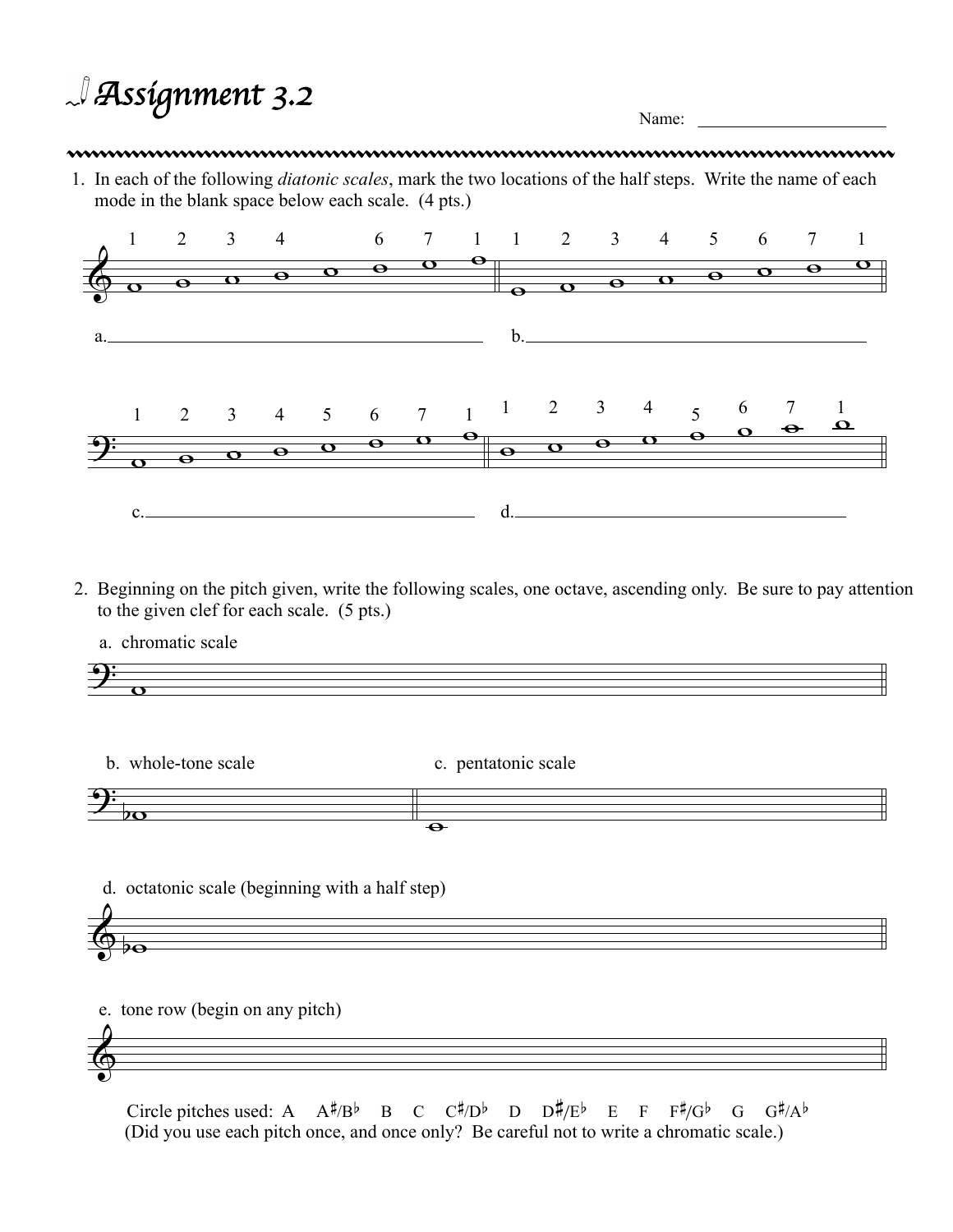## I*n*#*oduc*\$*on* % *Music* &*eory/Assignment 3.2*

3. Do a pitch inventory of the following melodies (by underlining the names of the pitches used) to determine what *scale* is being used in each. Keep in mind that an accidental is good for an entire measure, and then the bar line negates the accidental. (Hint: The number of pitches used varies from scale to scale). (6 pts.)

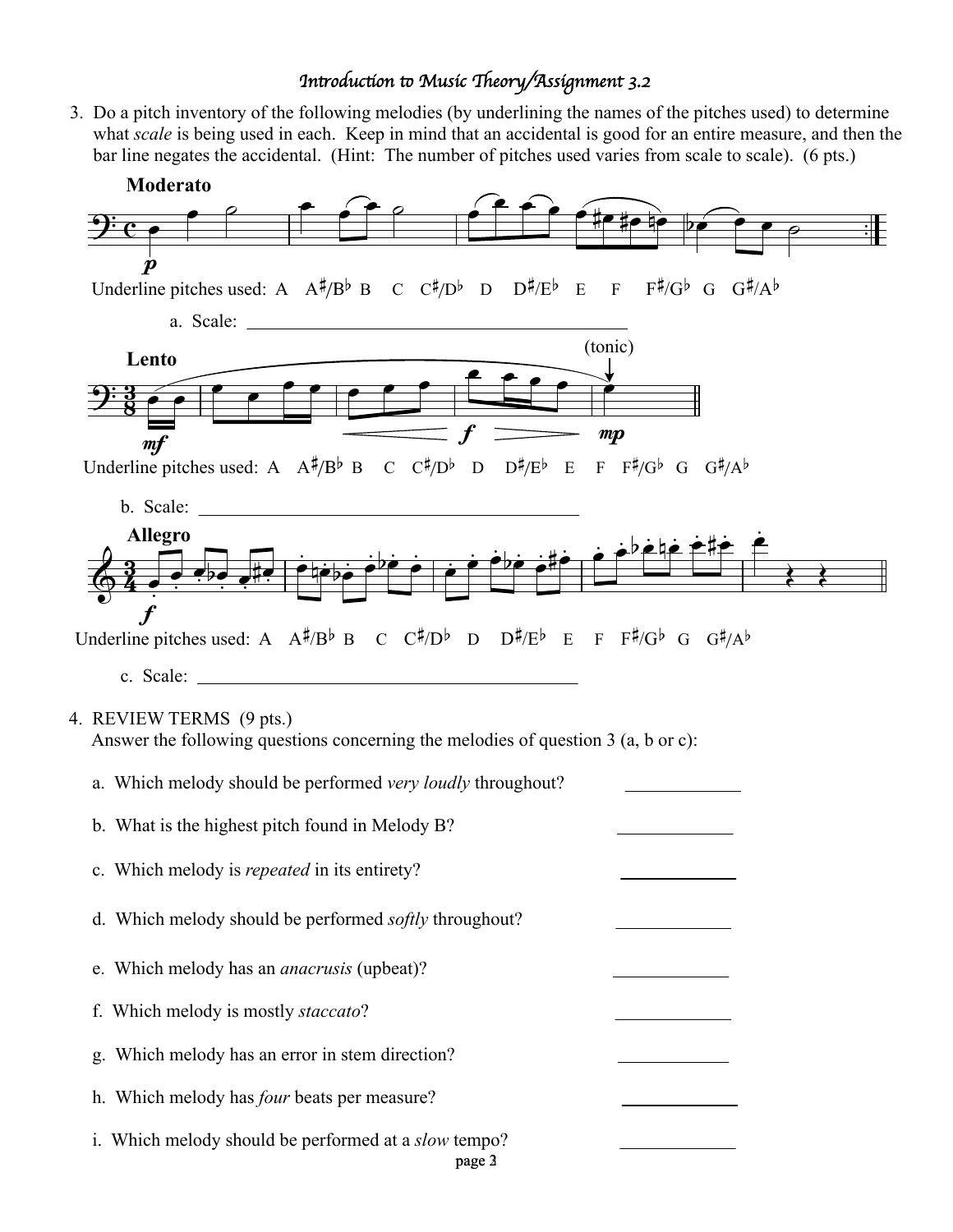## I*n*#*oduc*\$*on* % *Music* &*eory/Assignment 3.2*

5. Convert each of the following into a *major scale* by adding the neccessary accidentals. Mark the location of the half steps. Do not add or delete an accidental to the first note of each scale. (4 pts.)